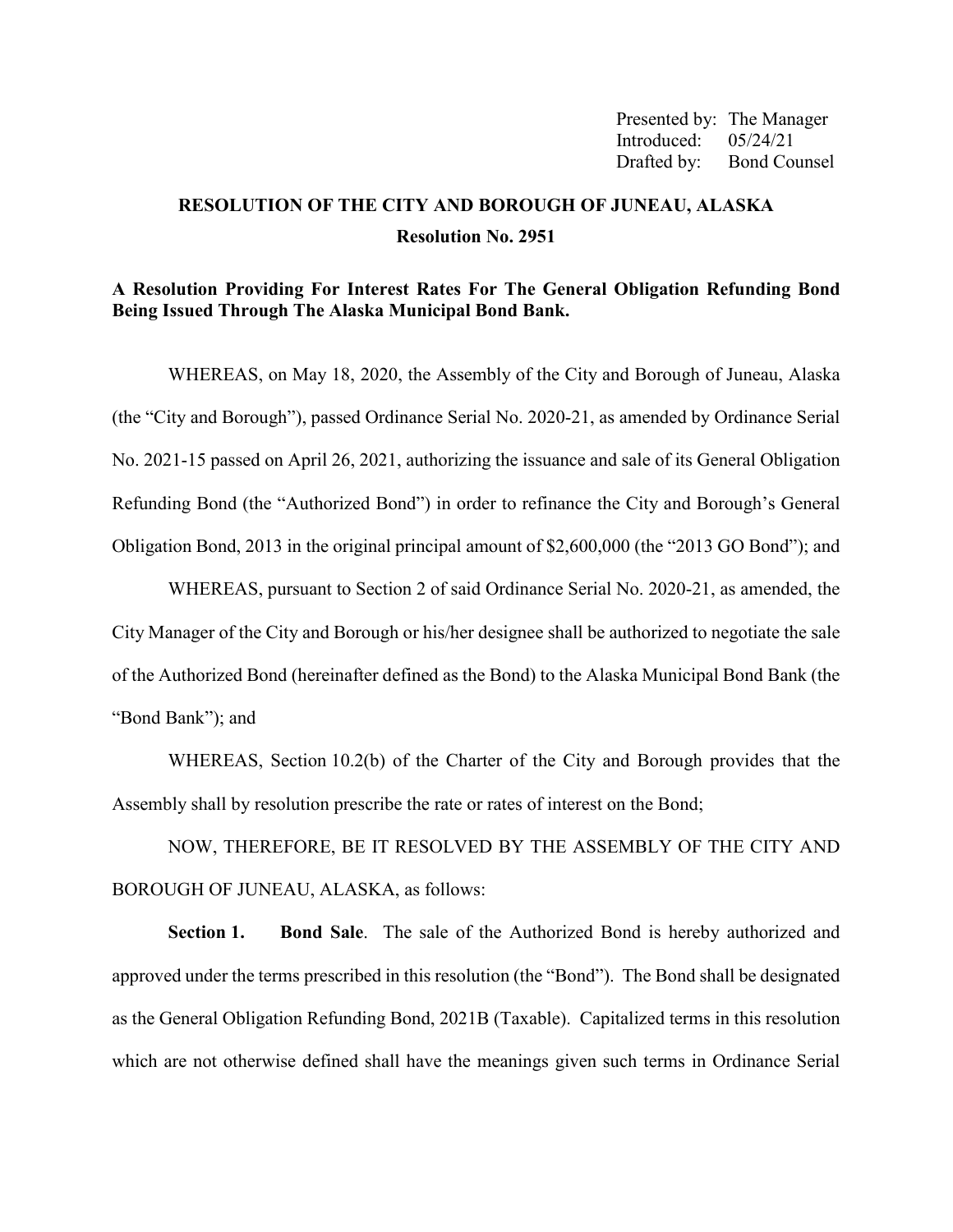No. 2020-21 of the Assembly, as amended by Ordinance Serial No. 2021-15 (collectively, the "Bond Ordinance").

**Section 2. Bond Date, Maturity; Payments; Designation**. The Bond shall be dated the date of delivery, expected to be June 16, 2021, shall mature in the principal amounts prescribed on Schedule A attached hereto and by this reference made a part hereof and shall bear interest payable on December 1, 2021 and semiannually thereafter on the first days of each June and December at the rates prescribed on Schedule A. At the time of sale of the Bond, the City Manager or his/her designee may increase or decrease the estimated principal amounts for each series on Schedule A within the parameters specified in the Bond Ordinance, and may decrease the interest rates for each series shown on Schedule A depending upon orders received for particular maturities, so long as a reduced debt service on the 2013 GO Bond is achieved. The authority granted to the City Manager and his/her designee pursuant to this Section shall be effective from the date of adoption of this resolution until June 24, 2021. If the Bond Bank has not made a final offer of terms approved by the City Manager or his/her designee consistent with the prescriptions of this resolution by June 24, 2021, the authority granted by this resolution shall be rescinded. Both principal of and interest on the Bond shall be paid as provided in the Bond Ordinance and in the Amendatory Loan Agreement between the Bond Bank and the City and Borough.

**Section 3. Delivery of the Bond**. The proper officials of the City and Borough are authorized and directed to execute all documents and to do everything necessary for the preparation and delivery of the Bond in definitive form to the Bond Bank.

**Section 4. Continuing Disclosure Undertaking**. The City and Borough acknowledges that, under the Rule, the City and Borough may now or in the future be an "obligated person" with respect to the Bond Bank Bonds. In accordance with the Rule and as the Bond Bank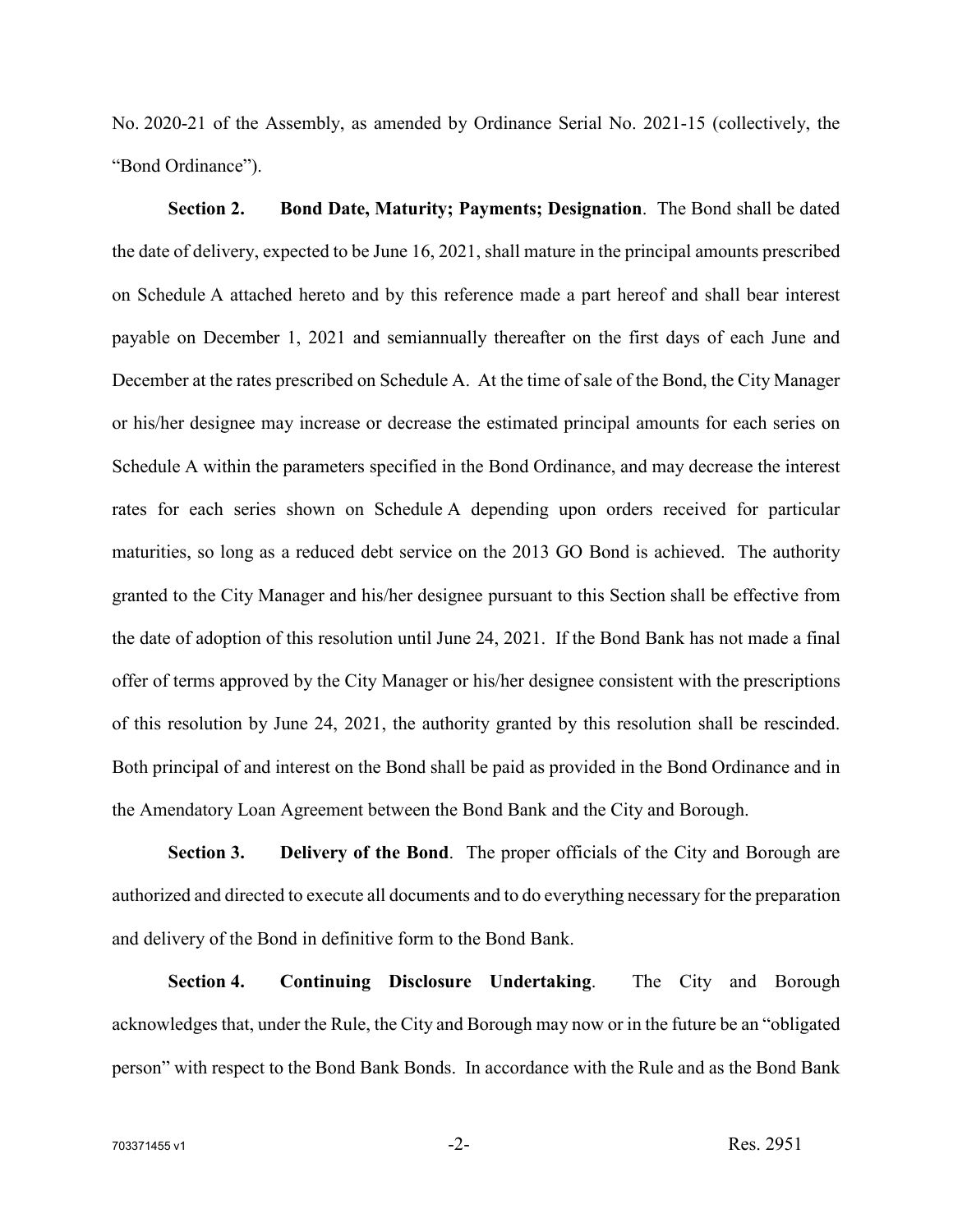may require, the City and Borough shall undertake to provide certain annual financial information and operating data as shall be set forth in the Amendatory Loan Agreement. The City Manager or his/her designee is hereby directed and authorized to review, approve and execute a continuing disclosure undertaking if required by the Bond Bank.

**Section 5. Ratification**. All actions taken by the City Manager or his/her designee relative to the sale of the Bond are hereby in all respects ratified and confirmed. The City Manager of the City and Borough or his/her designee is hereby authorized to do all things necessary for the prompt execution, issuance and delivery of the Bond and for the proper application and use of the Bond proceeds; is hereby authorized to review and approve on behalf of the City and Borough portions of the final Official Statement relative to the Bond and the City and Borough with such additions and changes as may be deemed necessary or advisable; and his/her approval of portions of the Preliminary Official Statement is ratified and confirmed.

**Section 6. Severability**. The covenants contained in this resolution shall constitute a contract between the City and Borough and the owner of the Bond. If any one or more of the covenants or agreements provided in this resolution to be performed on the part of the City and Borough shall be declared by any court of competent jurisdiction to be contrary to law, then such covenant or covenants, agreement or agreements, shall be null and void and shall be deemed separable from the remaining covenants and agreements of this resolution and shall in no way affect the validity of the other provisions of this resolution or of the Bond.

 $703371455 \text{ v1}$  Res. 2951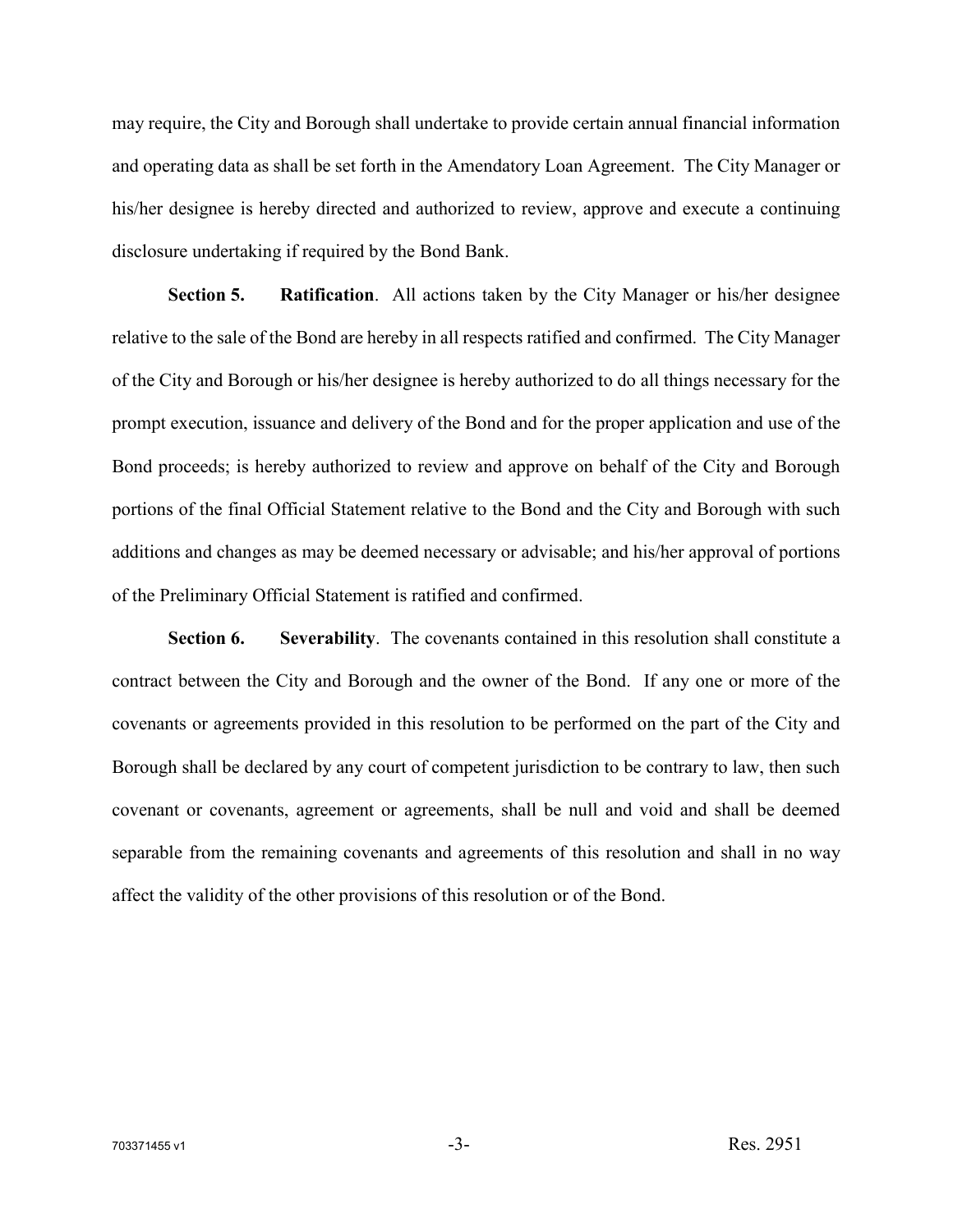**Section 7. Effective Date**. This resolution shall be effective immediately upon adoption.

ADOPTED this 24th day of May, 2021.

Beth A. Weldon, Mayor

Attest:

Elizabeth J. McEwen, Municipal Clerk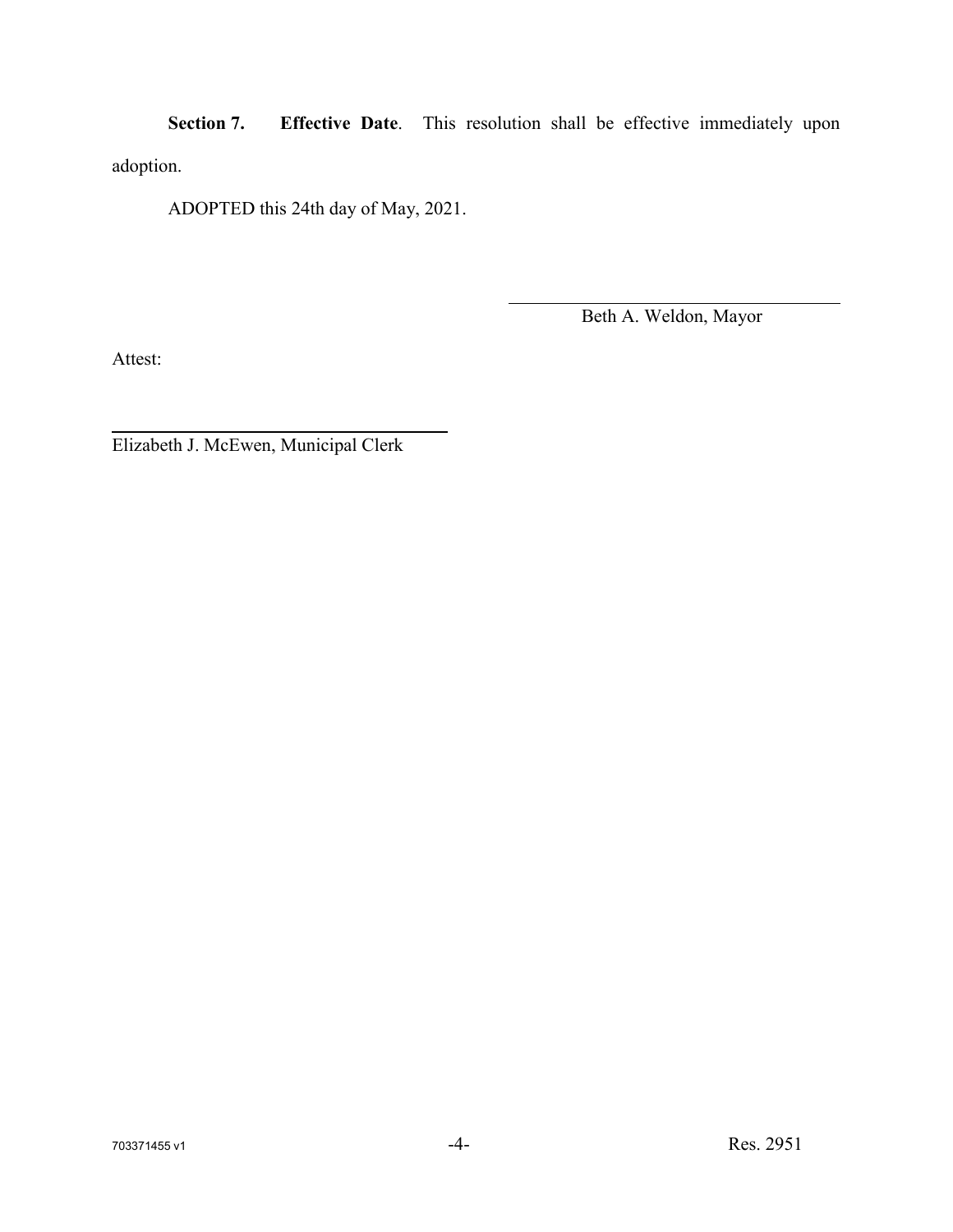#### **CERTIFICATE**

I, the undersigned, Municipal Clerk of the City and Borough of Juneau (herein called the "City and Borough") DO HEREBY CERTIFY:

1. That the attached Resolution No. 2951 (herein called the "Resolution") is a true and correct copy of a resolution of the City and Borough as adopted at a meeting of the Assembly of the City and Borough (the "Assembly") held on May 24, 2021 and duly recorded in my office.

2. That said meeting was duly convened and held in all respects in accordance with law, and to the extent required by law; that a legal quorum was present throughout the meeting and a legally sufficient number of members of the Assembly voted in the proper manner for the adoption of the Resolution; that all other requirements and proceedings incident to the proper adoption of the Resolution have been duly fulfilled, carried out and otherwise observed, and that I am authorized to execute this certificate.

IN WITNESS WHEREOF, I have hereunto set my hand this \_\_\_ day of May, 2021.

Elizabeth J. McEwen, Municipal Clerk City and Borough of Juneau